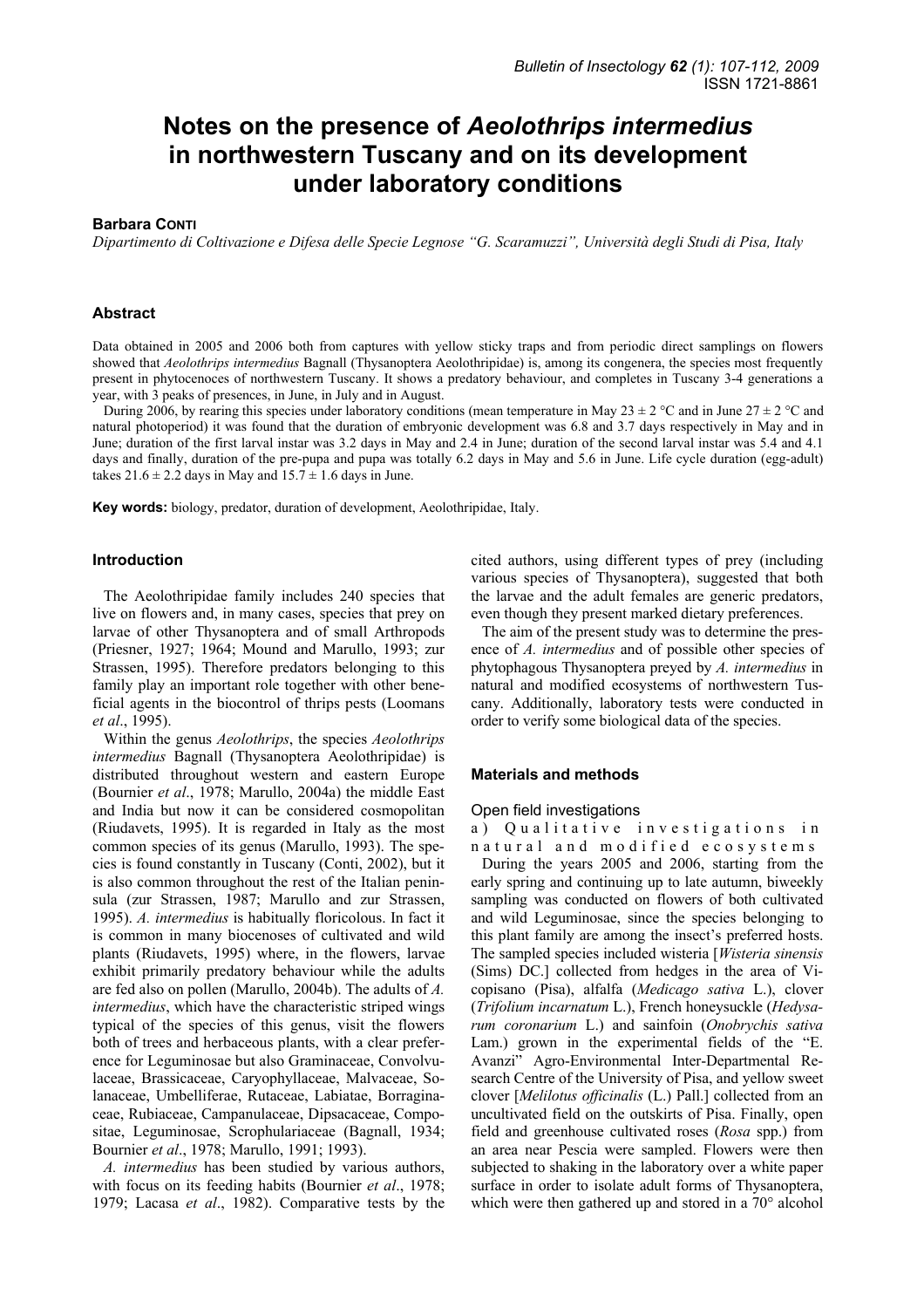solution. The specimens were determined after mounting on a slide with Faure Liquid or Canada Balsam, according to the method proposed by Bournier (1983).

b) Captures with yellow sticky traps

During the summer 2006, in a field of alfalfa of 3 ha of extension in the surroundings of Pisa (San Piero a Grado) 9 rectangular (40 x 25 cm) yellow sticky traps were positioned and replaced weekly. For each trap, all specimens of the genus *Aeolothrips* captured on the trap were counted, and those present on 10 randomly chosen 20  $\text{cm}^2$  (5 x 4 cm) rectangles (equivalent to 10% of the surface area of the given trap) were then detached with solvents and mounted on a slide with Faure Liquid or Canada Balsam as described previously. Subsequently, presences of *A. intermedius* were first calculated as a percentage of the specimens of the *Aeolothrips* genus obtained from the given rectangles, and then as a percentage of the total number of *Aeolothrips* spp. captured.

## Laboratory investigations

During the summer 2006, pairs of adult specimens (of both sexes) of *A. intermedius*, collected directly from flowers, were isolated in Huffaker cages (Huffaker, 1948) with a rose petal as vegetal support, yellow sweet clover sprigs for oviposition and alfalfa flowers in order to induce oviposition after mating and to allow subsequent observation of the development cycle. Cages were maintained under laboratory conditions at room temperature (registered in May 23  $\pm$  2 °C and in June 27  $\pm$  2 °C) and natural photoperiod (43°42'43"N, 10°24'46"E).

Ovipositions and emergences were checked every 24h by microscope observation, and 30 newly emerged larvae were singularly isolated (to avoid cannibalism) in the same Huffaker cages. Larvae were fed with a small quantity of alfalfa pollen and with larvae of *Thrips tabaci* Lindeman and/or of *Frankliniella occidentalis*  (Pergande) obtained respectively from alfalfa flowers and from a seasonal rearing set up at the same time in our laboratory. The life cycle has been therefore controlled until to obtain the adult.

# **Results and discussions**

# Results of open-field investigations

Table 1 lists the flower species sampled and the composition of the Thysanoptera fauna that habitually live on such species. The table demonstrates, firstly, that on the sampled flowers *A. intermedius* was by far the most frequent among its congenera. The table also shows that *A. intermedius* was found associated with *Frankliniella intonsa* (Trybom) and frequently with *T. tabaci*, suggesting a trophic dependence of *A. intermedius* larvae on *F. intonsa* and *T. tabaci* larvae. This suggestion is in agreement with observations by Bournier *et al.* (1978, 1979), who found that *T. tabaci* larvae were the preferred prey of *A. intermedius* because they permit the greatest fecundity. These findings are also in agreement with the data given by Strapazzon (1998), who detected the coexistence of *A. intermedius* with *F. intonsa.*

108

The most interesting result from these data was the presence of *A. intermedius* both among populations of *F. occidentalis* alone and also among populations of other Thysanoptera that include the latter species. This indicates that the predator is also characterized by a non occasional trophic dependence on *F. occidentalis*, in line with statements by Riudavets *et al*. (1993) and Zegula *et al*. (2003).

The results of sampling in the lucerne field, where the presence of *A. intermedius* was detected with yellow sticky traps, are shown in figure 1. The graph indicates that presence of the first adults of the species was recorded at the beginning of April, and the last at the end of September. As laboratory data indicate that a generation has a duration of about 16-22 days, it is reasonable to assume that the species completes in Tuscany 3-4 scalar generations/year, with a peak of adult presences in mid June, a second peak in mid July and a third in mid August. This finding is in agreement with the data reported by Bournier *et al.* (1978) for the area of Montpellier, where the two first peaks of presences were recorded in the same periods but the third is not present in France due probably to different thermal conditions. The same authors indicated as well, for the area of Montpellier, 3-4 probably generations/year.

## Results of laboratory investigations

The species, as well the others in the order, presents hemimetabolic development, with two instars that show a predatory behaviour, and two aphagous pupal stages (prepupa and pupa) within the protection of a "silken" cocoon (Bailey, 1940; Lewis, 1973). Our biological observations confirm that reproduction is normally amphigonic (figure 2a), but as it is haplodiploid it presents arrhenotokous parthenogenesis as the mechanism for determination of male sex (Bournier *et al.*, 1978). The female lays isolated eggs, inserting them into plant tissue (leaf veins or tender shoots) of various herbaceous plants (figure 2b).

During the hatching the larva emerges from the pole of the egg that protrudes out of the oviposition substrate (figure 3a), and immediately begins to search for preys on which to feed, pricking and sucking them (figure 3b).

The second instar larva, initially highly mobile, feeds in the same manner and undergoes rapid growth. After reaching maturity it seeks a suitable place (in Huffaker cage generally at the bifurcation of two veins of the leaf, along the edge of the glass covering the cage or along the bottom edge) to spin a cocoon (figure 4a) with an anal secretion produced by Malpighian tubes (Conti *et al*., 2009). The next moult in prepupa takes place inside the cocoon. Subsequent two moults take place as well inside the same cocoon, with the development of the pupa and finally the adult. The adult remains within the cocoon for some hours, sometimes for more than a day, after which it emerges through an opening made with the aid of the hooks of the anterior tarsi. In open field, in the cocoon the species pass the winter in the ground. Characteristic it is the fact that, likewise to other insects as *Leucopis palumbii* Rondani (Diptera Chamaemyiidae) (Raspi, 1988) while the summer cocoon is white and it appears silky, the one produced for the overwintering it is rigid and brown (figure 4b).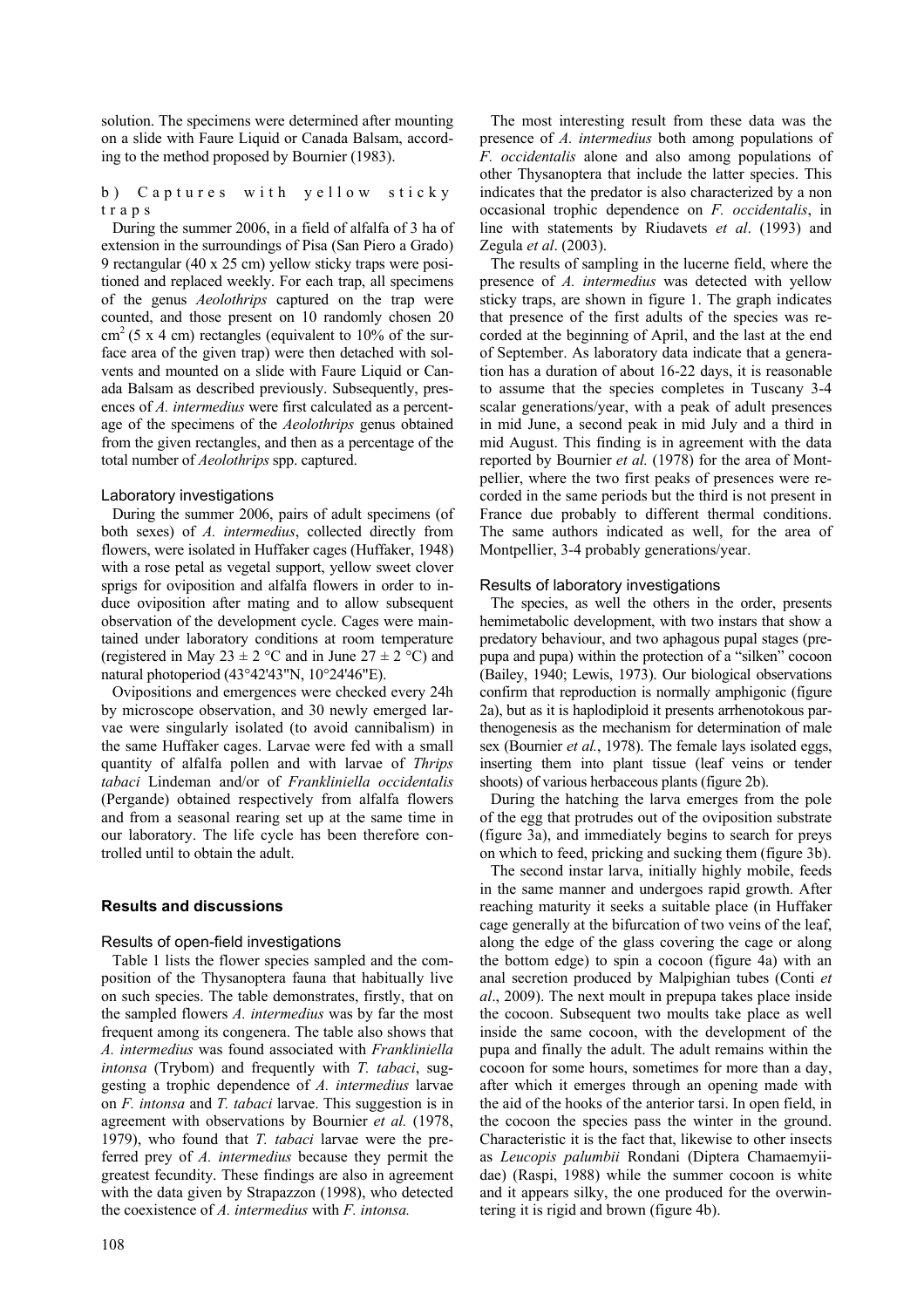**Table 1.** List of Thysanoptera detected on spring-summer flowers during 2005 and 2006 in the Province of Pisa and the area surrounding Pescia. The first column lists sampling dates, the second column shows flower species sampled, the third the *Aeolothrips* species detected and the fourth the other Thysanoptera species.

| Date                | Plants                            | Aeolothrips spp.                                                           | Others Thysanoptera                                                                                                        |
|---------------------|-----------------------------------|----------------------------------------------------------------------------|----------------------------------------------------------------------------------------------------------------------------|
| 14-4-2005           | Wisteria sinensis (Sims) DC.      | Aeolothrips ericae Bagnall                                                 | Thrips flavus Schrank<br>Thrips tabaci Lindeman<br>Thrips meridionalis (Priesner)                                          |
|                     | 20-5-2005 Medicago sativa L.      | Aeolothrips intermedius Bagnall                                            | Limothrips cerealium Haliday<br>Odontothrips confusus Priesner<br>Frankliniella intonsa (Trybom)<br>Thrips tabaci Lindeman |
|                     | 21-5-2005 Trifolium incarnatum L. | Aeolothrips intermedius Bagnall                                            | Haplothrips aculeatus (F.)<br>Frankliniella intonsa (Trybom)<br>Thrips tabaci Lindeman                                     |
|                     |                                   | 26-5-2005 Melilotus officinalis (L.) Pall. Aeolothrips intermedius Bagnall | Odontothrips confusus Priesner<br>Frankliniella intonsa (Trybom)<br>Thrips tabaci Lindeman<br>Kakothrips robustus (Uzel)   |
| 10-6-2005 Rosa spp. |                                   | Aeolothrips intermedius Bagnall                                            | Frankliniella intonsa (Trybom)                                                                                             |
|                     | 16-7-2005 Medicago sativa L.      | Aeolothrips intermedius Bagnall                                            | Frankliniella intonsa (Trybom)<br>Thrips tabaci Lindeman<br>Frankliniella occidentalis (Pergande)                          |
|                     | 18-7-2005 Medicago sativa L.      | Aeolothrips intermedius Bagnall                                            | Odontothrips confusus Priesner<br>Frankliniella intonsa (Trybom)                                                           |
|                     | 21-7-2005 Medicago sativa L.      |                                                                            | Odontothrips confusus Priesner<br>Frankliniella intonsa (Trybom)<br>Limothrips cerealium Haliday                           |
|                     | 22-7-2005 Medicago sativa L.      | Aeolothrips intermedius Bagnall                                            | Odontothrips confusus Priesner<br>Frankliniella intonsa (Trybom)                                                           |
| 29-7-2005 Rosa spp. |                                   | Aeolothrips intermedius Bagnall                                            | Frankliniella intonsa (Trybom)<br>Frankliniella occidentalis (Pergande)                                                    |
| $4 - 8 - 2005$      | Medicago sativa L.                | Aeolothrips intermedius Bagnall                                            | Odontothrips confusus Priesner<br>Frankliniella intonsa (Trybom)<br>Thrips tabaci Lindeman<br>Haplothrips aculeatus (F.)   |
| 20-8-2005 Rosa spp. |                                   | Aeolothrips intermedius Bagnall                                            | Frankliniella intonsa (Trybom)<br>Thrips tabaci Lindeman<br>Thrips major Uzel                                              |
| 27-8-2005           | Rosa spp.                         |                                                                            | Frankliniella intonsa (Trybom)<br>Thrips tabaci Lindeman                                                                   |
| 2-9-2005            | Medicago sativa L.                |                                                                            | Frankliniella intonsa (Trybom)<br>Thrips tabaci Lindeman                                                                   |
| 3-9-2005            | Rosa spp.                         |                                                                            | Frankliniella intonsa (Trybom)<br>Thrips tabaci Lindeman                                                                   |
| $7 - 5 - 2006$      | Onobrychis sativa Lam.            | Aeolothrips intermedius Bagnall                                            | Frankliniella intonsa (Trybom)<br>Thrips tabaci Lindeman                                                                   |
| 8-5-2006            | Hedysarum coronarium L.           | Aeolothrips intermedius Bagnall                                            | Kakothrips robustus (Uzel)<br>Thrips tabaci Lindeman                                                                       |
| 13-5-2006           | Medicago sativa L.                | Aeolothrips intermedius Bagnall                                            | Thrips tabaci Lindeman<br>Frankliniella intonsa (Trybom)                                                                   |
| 31-8-2006           | <i>Rosa</i> spp. (glasshouse)     | Aeolothrips intermedius Bagnall                                            | Frankliniella occidentalis (Pergande)                                                                                      |

The results of laboratory tests are shown in table 2. It can be seen from the table that:

a) under laboratory conditions (mean temperature in May  $23 \pm 2$  °C and in June  $27 \pm 2$  °C and natural photoperiod) the duration of the embrionic development of *A. intermedius,* when it oviposits in yellow sweet clover sprigs, is  $6.8 \pm 0.6$  days in May and  $3.7 \pm 0.9$  days in June. Bournier *et al*. (1978) recorded a mean duration of  $6 \pm 1$  days in incubators at constant 26 °C and photoperiod 16:8 (L:D);

b) duration of the first larval instar was on average 3.2  $\pm$  0.6 days in May and 2.4  $\pm$  0.5 in June, while duration of the second was  $5.4 \pm 0.8$  days in May and  $4.1 \pm 0.7$  in June. In contrast, Bournier *et al.* (1978), in incubators in the above-described conditions, recorded 2 days for the first instar larva and 6 days for the second instar larva;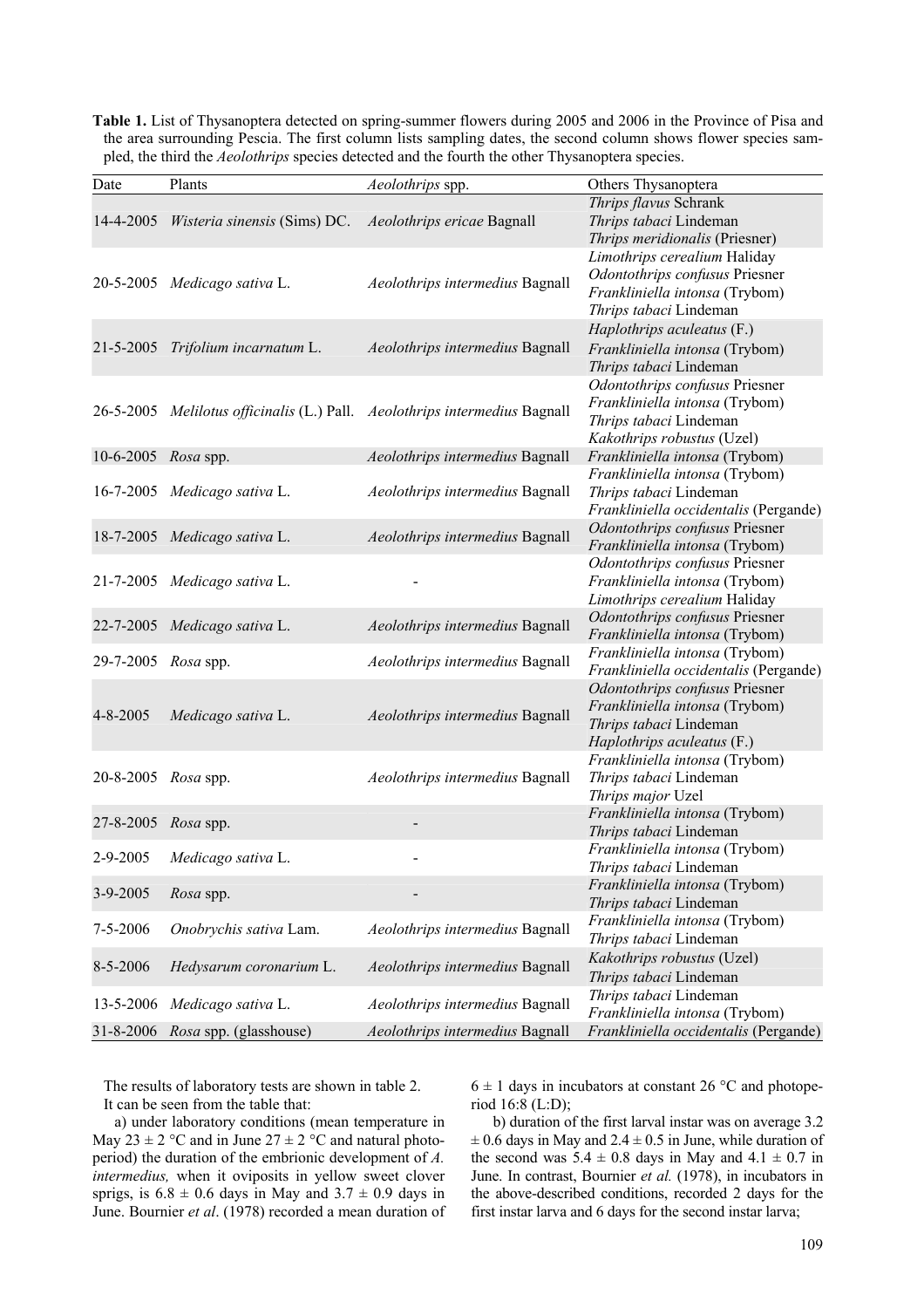

**Figure 1.** Trend of yellow sticky trap captures of adults in a field of alfalfa in the surroundings of Pisa (San Piero a Grado) during 2006.



**Figure 2.** *A. intermedius*: a) mating adults; b) sweet clover twig, carefully opened to show the egg protruding from the twig. (In colour at www.bulletinofinsectology.org)

**Figure 3.** *A. intermedius*: a) hatching larva; b) first instar larva feeding on a larva of *F. occidentalis.*  (In colour at www.bulletinofinsectology.org)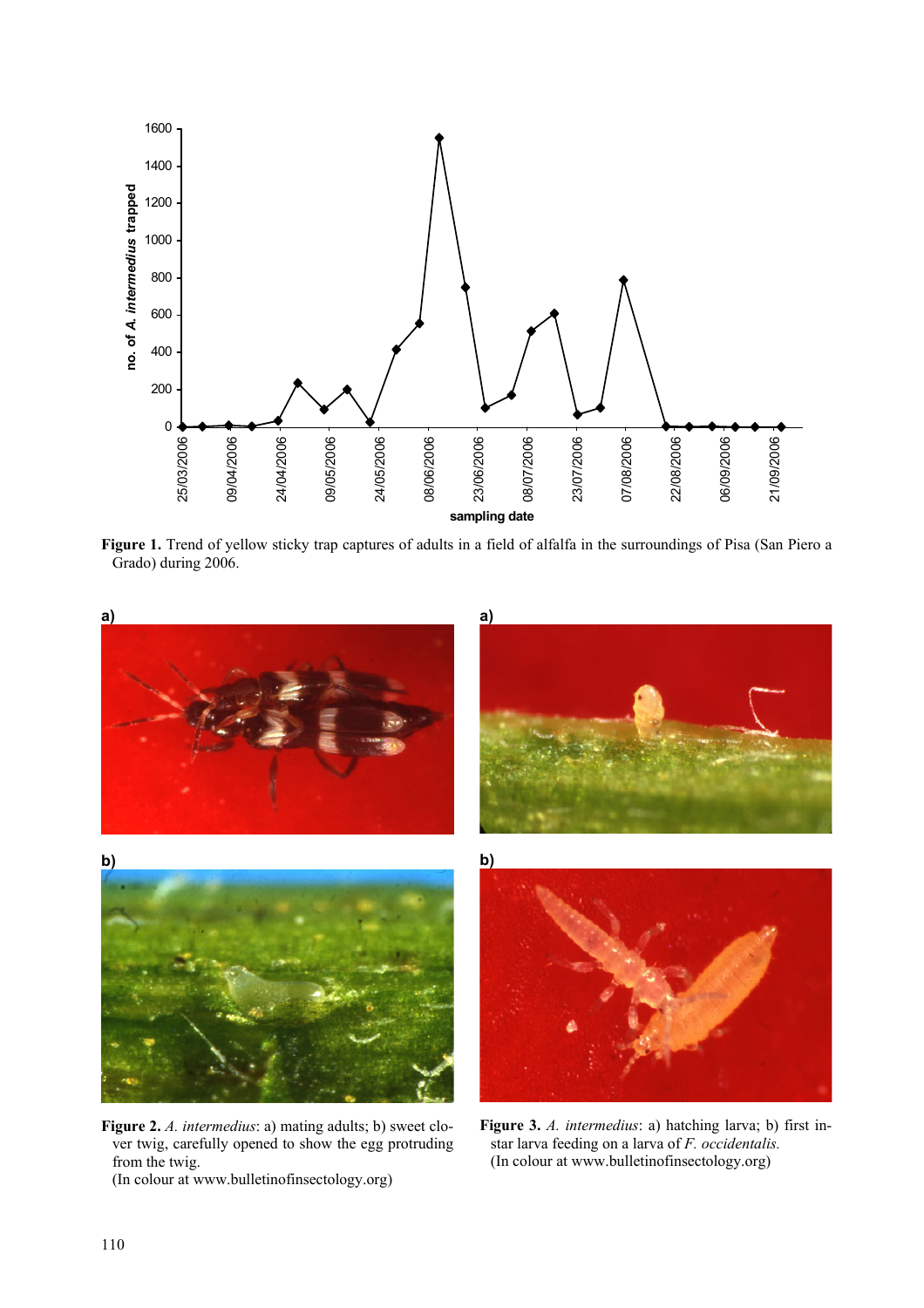**a) b)**

**Figure 4.** *A. intermedius*: a) summer cocoon; b) overwintering cocoon. (In colour at www.bulletinofinsectology.org)

**Table 2.** *A. intermedius*. Duration of development in days.

| Stage                 | Duration in days  | Duration in days   |
|-----------------------|-------------------|--------------------|
|                       | $\pm$ SD May 2006 | $\pm$ SD June 2006 |
| Egg                   | $6.8 \pm 0.6$     | $3.7 \pm 0.9$      |
| Larva 1 <sup>st</sup> | $3.2 \pm 0.6$     | $2.4 \pm 0.5$      |
| Larva $2nd$           | $5.4 \pm 0.8$     | $4.1 \pm 0.7$      |
| Prepupa $+$ pupa      | $6.2 \pm 1.1$     | $5.6 \pm 0.7$      |
| Total                 | $21.6 \pm 2.2$    | $15.7 \pm 1.6$     |

c) total duration of the prepupal and pupal instar was  $6.2 \pm 1.1$  days in May and  $5.6 \pm 0.7$  in June versus 6.5 recorded by Bournier *et al*. (1978) at constant 26 °C.

d) life cycle duration (egg-adult) takes  $21.6 \pm 2.2$ days in May and  $15.7 \pm 1.6$  days in June;

e) mortality, probably due to difficulties in manipulation of so small insects was high: about 50% for 1<sup>st</sup> instar larvae, 30% for 2<sup>nd</sup> instar larvae and 10% for the instars inside the cocoon.

# **Conclusions**

On the basis of the data obtained both from samplings performed on flowers and from captures with sticky traps, it can be stated that *A. intermedius* is the most frequent species of this genus found in cultivated and wild flowering plant cenoses of northwestern Tuscany. Investigations conducted showed that the first adults are found starting from the beginning of April, subsequently disappearing completely after the end of September. In *A. intermedius*, duration of the life-cycle, from egg to adult, was 16-27 days, depending on temperature, and the species appears to be capable of completing in Tuscany 3-4 scalar generations a year. Three peaks of presences were recorded, one in mid-June, the second in mid-July and the last in mid-August.

On numerous flowering plants *A. intermedius* was detected in association with various different phytophagous Thysanoptera, which included *T. tabaci* but also frequently *F. occidentalis*.

Given its predatory behaviour, the abundant captures obtained by means of yellow sticky traps suggest that *A. intermedius* is not only ubiquitous but is also capable of playing a role of control of many other phytophagous Thysanoptera species.

## **Acknowledgements**

Many thanks are due to Mrs Rachel Barritt for the English revision of the manuscript and to Drs Riccardo Antonelli and Paolo Giannotti for their support in the photos carrying out.

#### **References**

- BAGNALL R. S., 1934.- A contribution towards a knowledge of the genus *Aeolothrips* (Thysanoptera) with descriptions of new species.- *The Entomologist's Monthly Magazine*, 70: 120-127.
- BAILEY S. F., 1940.- Cocoon-spinning Thysanoptera.- *The Pan Pacific Entomologist*, 16 (2): 77-79.
- BOURNIER A., 1983.- *Les Thrips: biologie et importance agronomique*.- INRA. Imprimerie Alençonnaise, Alençon, France.
- BOURNIER A., LACASA A., PIVOT Y., 1978.- Biologie d'un Thrips prédateur *Aeolothrips intermedius* (Thys.: Aeolothripidae).- *Entomophaga*, 23 (4): 403-410.
- BOURNIER A., LACASA A., PIVOT Y., 1979.- Régime alimentaire d'un Thrips prédateur *Aeolothrips intermedius* (Thys.: Aeolothripidae).- *Entomophaga*, 24 (4): 353-361.
- CONTI B., 2002.- Thysanoptera collected by suction trap in the San Rossore- Migliarino-Massaciuccoli nature reserve (Pisa, Italy).- *Bollettino della Società Entomologica Italiana*, 134  $(1)$ : 3-19
- CONTI B., BERTI F., GIUSTI F., MERCATI D., DALLAI R., 2009.- Indagine ultrastrutturale sul "cocoon" del tisanottero *Aeolothrips intermedius* Bagnall. *Atti XXII Congresso Nazionale Italiano di Entomologia.* Ancona, 15-18 Giugno 2009. (In press).
- HUFFAKER C. B., 1948.- An improved cage for work with small insects.- *Journal of Economic Entomology*, 41: 648-649.
- LACASA A., BOURNIER A., PIVOT Y., 1982.- Influencia de la temperatura sobre la biologia de un trips depredador *Aeolothrips intermedius* Barnall (Thys: Aeolothripidae).- *Anales del Instituto Nacional de Investigaciones Agrarias, Agricola*, 20: 87-98.